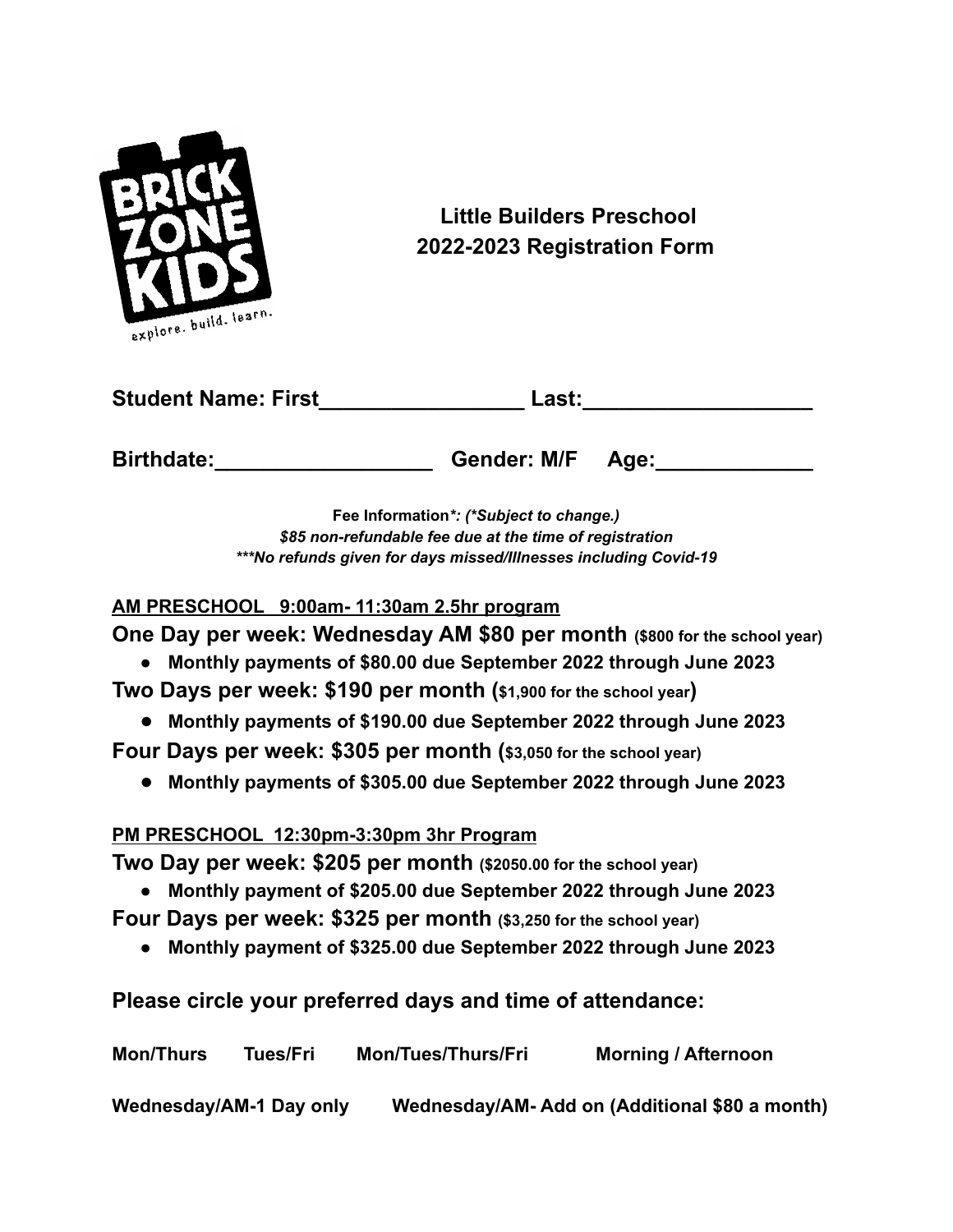|                                | $\mathsf{Zip:} \_\_\_\_\_\_\_\$                                                                                                                                                                                                                                                                                               |
|--------------------------------|-------------------------------------------------------------------------------------------------------------------------------------------------------------------------------------------------------------------------------------------------------------------------------------------------------------------------------|
| Cell: <b>Cell</b>              |                                                                                                                                                                                                                                                                                                                               |
|                                |                                                                                                                                                                                                                                                                                                                               |
| Email: <u>________________</u> | Primary Household (Parent/ Legal guardian of student)<br>State: ______________ Zip: _________<br>Phone:home_____________Work:___________Cell:_______________<br>Secondary (Parent/Legal guardian of Student)<br>Last: www.<br>Address:________________________________<br>State:<br>Phone:home_________________Work:_________ |

# **STUDENT RELEASE AUTHORIZATION/EMERGENCY CONTACTS**

**When injury, illness or other non-emergency situations occur involving your child, we want to be able to quickly reach families or other responsible adults. In the event we cannot reach a parent/guardian, please list persons you trust who are available during the day to provide care for your child. If you wish to add more than 3 emergency contacts, please list on an additional page.**

| <b>First Contact: Last Name:</b>                                | First:                 |  |
|-----------------------------------------------------------------|------------------------|--|
| Phone: Home                                                     | Work: Cell:            |  |
| <b>Relationship To Student:</b>                                 |                        |  |
| Secondary Contact:Last Name                                     | <b>First:</b> ________ |  |
| Phone:Home__________________Work:____________Cell:_____________ |                        |  |
| <b>Relationship To Student:</b>                                 |                        |  |
| <b>Third Contact: Last Name:</b>                                | <b>First:</b>          |  |
|                                                                 | Work: Cell:            |  |
| <b>Relationship To Student:</b>                                 |                        |  |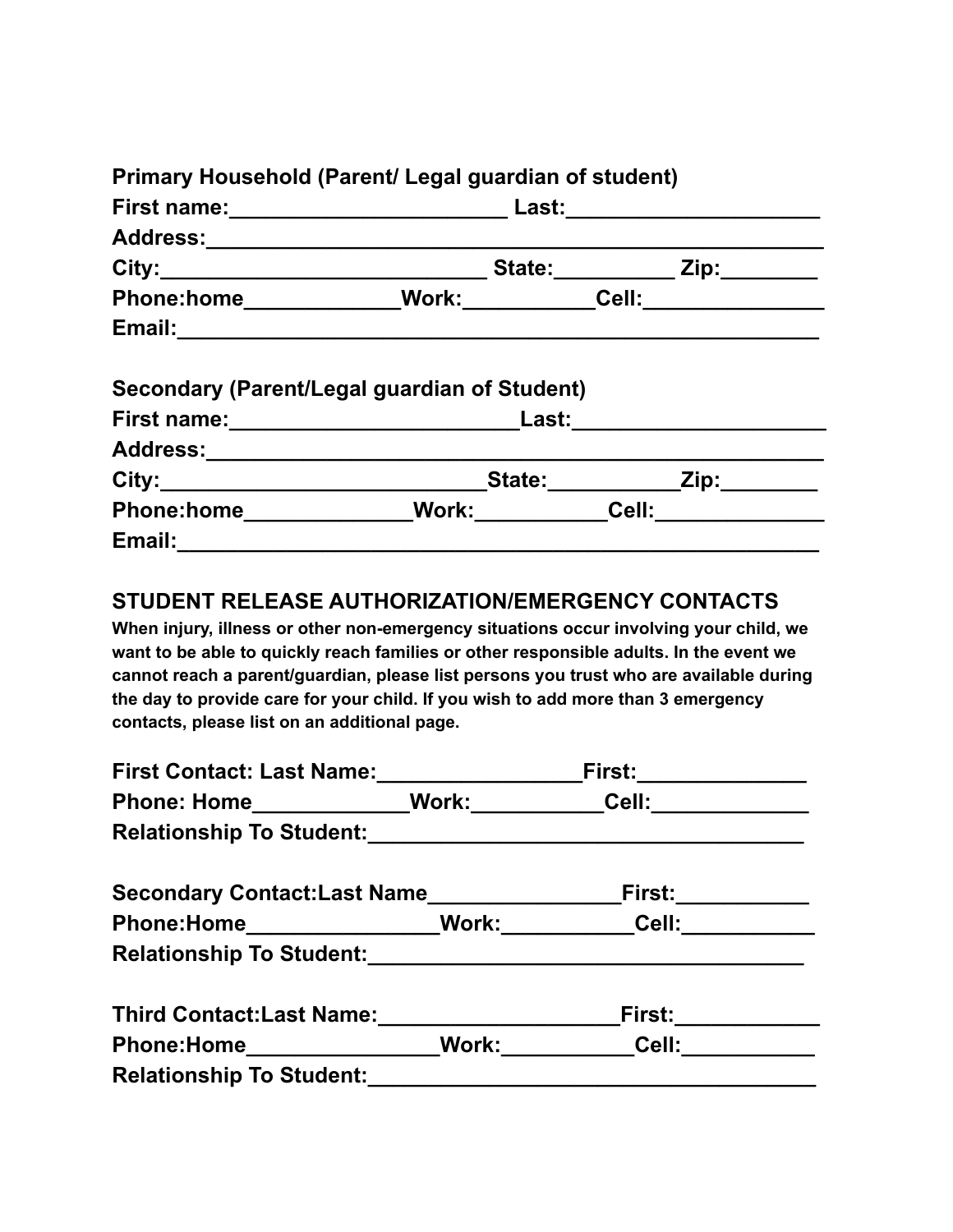**STUDENT RELEASE AUTHORIZATION: In the event that the school is unable to contact the parent/guardian, I authorize that my child may be released to the person(s) listed above.**

| <b>Legal Parent/Guardian</b> |             |
|------------------------------|-------------|
| Signature                    | <b>Date</b> |

**EMERGENCY MEDICAL AUTHORIZATION: I understand that in the event of accident or illness, every effort will be made to contact the parent/guardian immediately. If parent/guardian cannot be reached, I authorize school authorities to obtain emergency care for my child.**

| Legal Parent/Guardian Signature | Date |
|---------------------------------|------|
|                                 |      |

# **MEDICAL INFORMATION**

| <b>Medical Conditions:</b>                                                                                     |            |  |
|----------------------------------------------------------------------------------------------------------------|------------|--|
| <b>Life Threatening: Y/N</b>                                                                                   |            |  |
| Known Allergens: Management and Management and Management and Management and Management and Management and     |            |  |
| <b>Life Threatening: Y/N</b>                                                                                   |            |  |
| <b>Medications:</b>                                                                                            |            |  |
| <b>Primary Care Physician:</b>                                                                                 |            |  |
| Location: Management of the Contract of the Contract of the Contract of the Contract of the Contract of the Co |            |  |
| <b>Phone:</b>                                                                                                  | Insurance# |  |

**\_\_\_\_\_\_\_\_\_\_\_\_\_\_\_**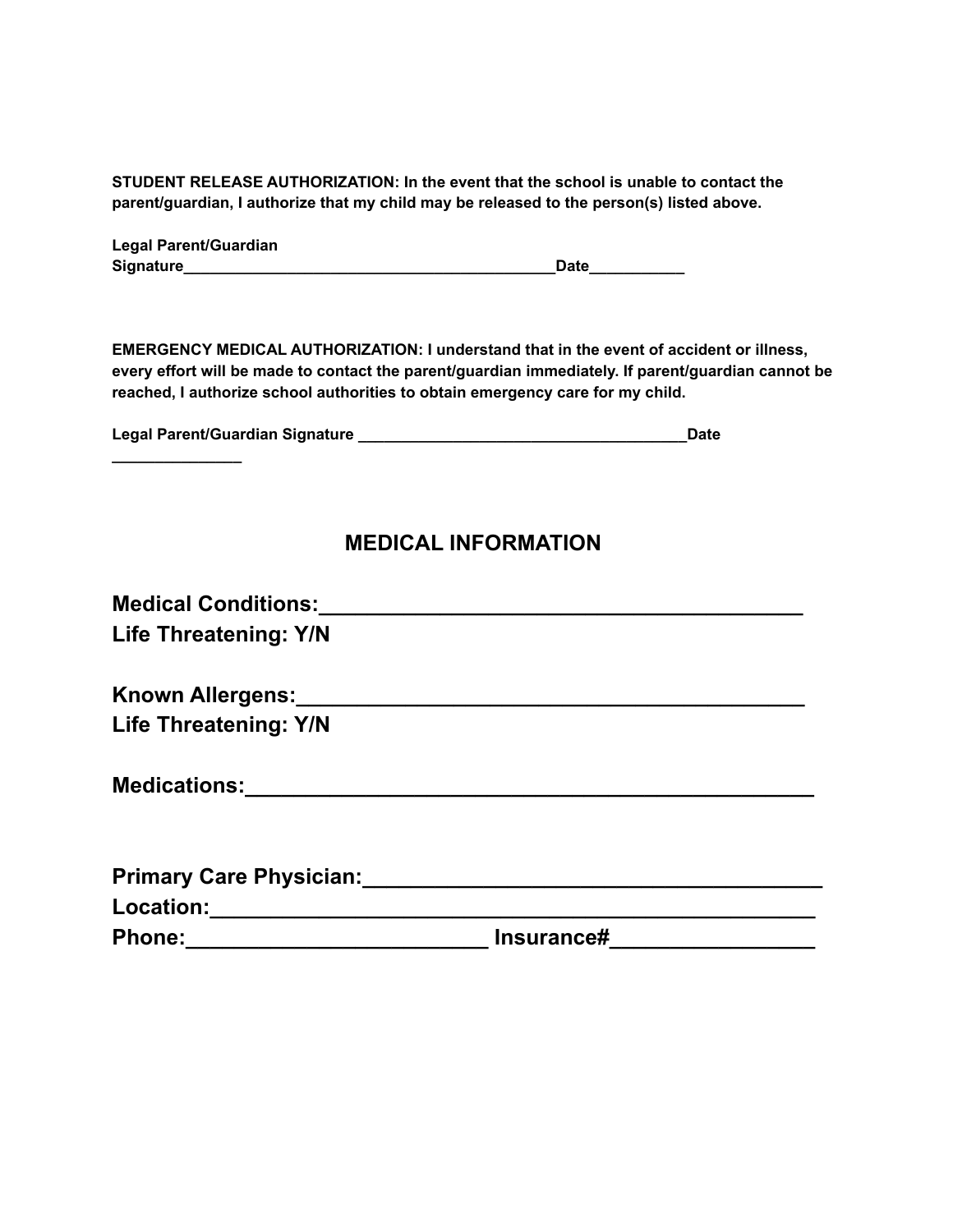**Little Builders Preschool address: BrickZone Kids 2213 E St. Washougal, WA. 98671**

**Mailing address: BrickZone Kids 2213 E St. Washougal, WA 98671**

**\*\*Make checks payable to: Brickzone**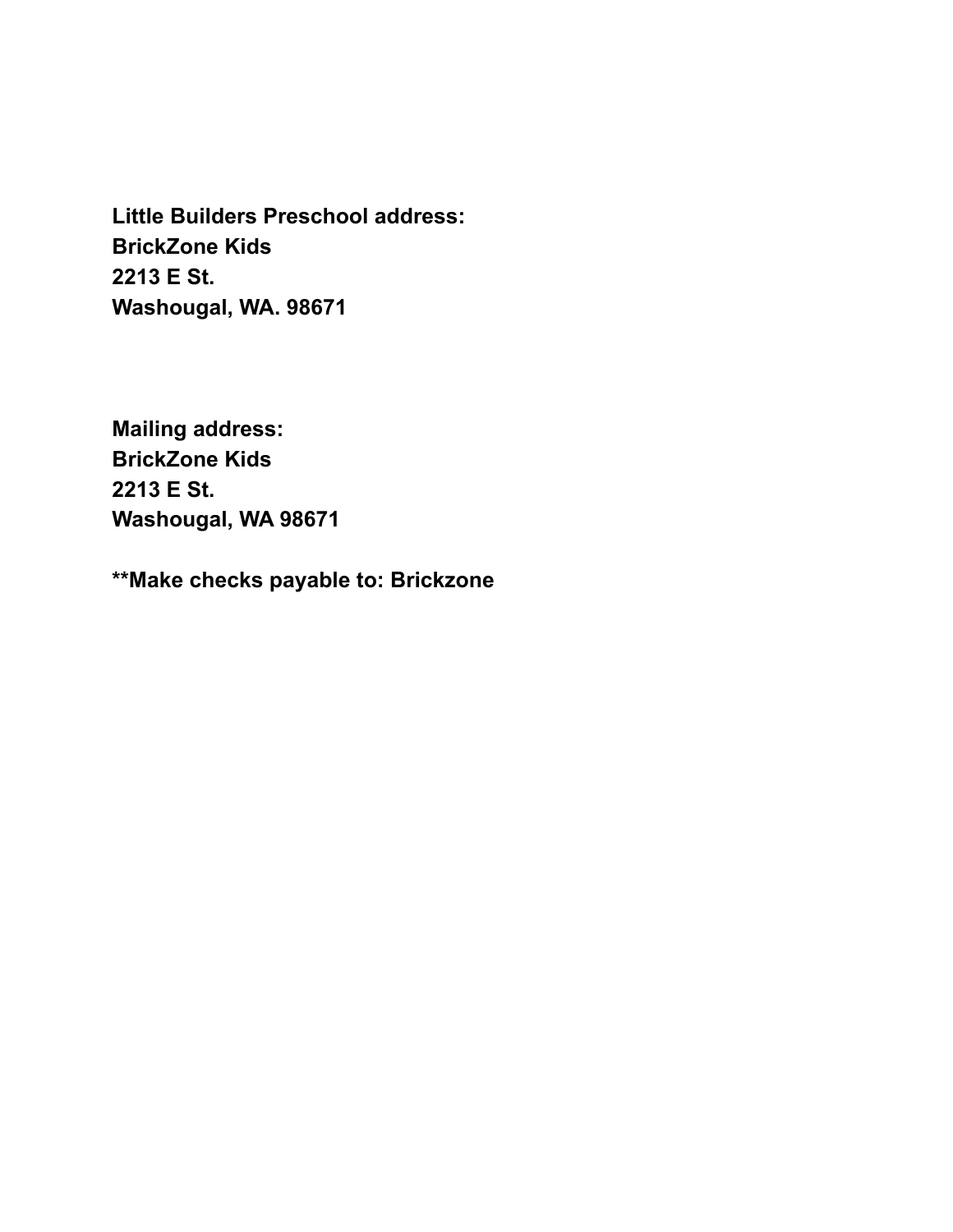

# **BrickZone Kids And Little Builders Preschool Consent Form**

### **CONSENT & RELEASE AGREEMENT**

I hereby consent to my child's participation in the Preschool Program and/or BrickZone Kids activities. In providing my consent, I understand that the program will include my child participating in various activities including gross motor activities, recreation, arts and crafts, games, walking field trips and other physical activities. I understand that there is always potential for injury to my child. I sign this consent and release with such knowledge and information and agree to forever release and discharge BrickZone Kids and the Little Builders Preschool, their assigns, servants, agents, employees and directors of and from all causes of action, claims and demands, damage directly or indirectly sustained by my child or myself as a result of his/her participation in this program.

\_\_\_\_\_\_\_\_\_\_\_\_\_\_\_\_\_\_\_\_\_\_\_\_\_\_\_\_\_\_\_\_\_\_\_\_\_\_\_\_\_\_ \_\_\_\_\_\_\_\_\_\_\_\_\_\_\_\_\_\_\_\_\_\_\_\_\_\_

Parent/Guardian Signature Date

### **PHOTO CONSENT AGREEMENT**

I give permission for my child's photograph/video to be taken and used by The Little Builders Preschool and BrickZone Kids. This photograph or video may be used for preschool or agency-related publicity/marketing and/or public relations or community education purposes.

I expect no compensation or remuneration. No inducement or promises have been made to me to secure my signature to this release other than the intention stated above. This consent as to any use of said photographs or slides shall act to expressly release from liability the agencies and all their personnel.

\_\_\_\_\_\_\_\_\_\_\_\_\_\_\_\_\_\_\_\_\_\_\_\_\_\_\_\_\_\_\_\_\_\_\_\_\_\_\_\_\_\_ \_\_\_\_\_\_\_\_\_\_\_\_\_\_\_\_\_\_\_\_\_\_\_\_\_\_